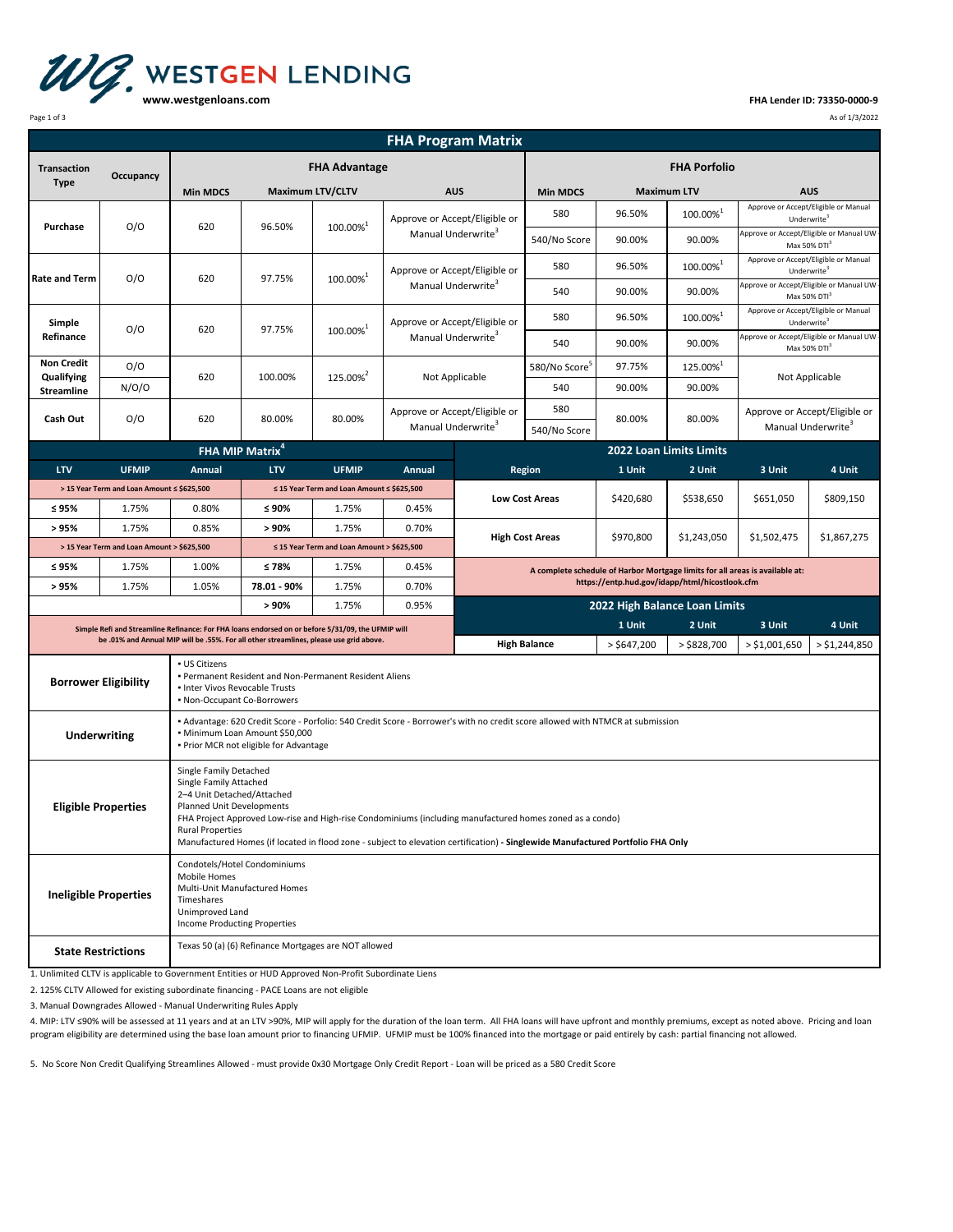## **WestGen Lending, a DBA of GenHome Mortgage Corporation 317332**

16815 Von Karman Avenue, Suite 200, Irvine, CA 92606 800‐644‐1258



**www.westgenloans.com**

FHA Lender ID: 73350‐0000‐9

| Page 2 of 3                                                  |                                                      |                                                                                                                                                                                                                                                                                                                                                                                                                                                                                                                                                                                                                                      | As of 1/3/2022                                                                                                                                                                                                                                                                                                                                                                                                                                                                                                                                                                                                                                                                                                                                                                                        |  |  |  |  |  |
|--------------------------------------------------------------|------------------------------------------------------|--------------------------------------------------------------------------------------------------------------------------------------------------------------------------------------------------------------------------------------------------------------------------------------------------------------------------------------------------------------------------------------------------------------------------------------------------------------------------------------------------------------------------------------------------------------------------------------------------------------------------------------|-------------------------------------------------------------------------------------------------------------------------------------------------------------------------------------------------------------------------------------------------------------------------------------------------------------------------------------------------------------------------------------------------------------------------------------------------------------------------------------------------------------------------------------------------------------------------------------------------------------------------------------------------------------------------------------------------------------------------------------------------------------------------------------------------------|--|--|--|--|--|
|                                                              |                                                      | <b>FHA Program Matrix Extenuating Circumstances</b>                                                                                                                                                                                                                                                                                                                                                                                                                                                                                                                                                                                  |                                                                                                                                                                                                                                                                                                                                                                                                                                                                                                                                                                                                                                                                                                                                                                                                       |  |  |  |  |  |
| <b>Extenuating</b><br><b>Circumstances</b><br><b>Defined</b> |                                                      | Extenuating circumstances are events that were beyond the control of the borrower, such as a serious illness or death of a wage earner, and the borrower has reestablished<br>good credit since the foreclosure. Divorce is not considered an extenuating circumstance. An exception may, however, be granted where a borrower's loan was current at<br>the time of his/her divorce, the ex-spouse received the property, and the loan was later foreclosed.<br>NOTE : The loss of a job and the inability to sell the property due to a job transfer or relocation to another area does not qualify as an extenuating circumstance. |                                                                                                                                                                                                                                                                                                                                                                                                                                                                                                                                                                                                                                                                                                                                                                                                       |  |  |  |  |  |
|                                                              |                                                      | <b>Advantage or Portfolio FHA</b>                                                                                                                                                                                                                                                                                                                                                                                                                                                                                                                                                                                                    | <b>Portfolio FHA Manual</b>                                                                                                                                                                                                                                                                                                                                                                                                                                                                                                                                                                                                                                                                                                                                                                           |  |  |  |  |  |
| <b>Chapter 7 Bankruptcy</b>                                  |                                                      | Total Scorecard (AUS Approve or Accept/Eligible)<br>2 Years from the discharge date to case assignment                                                                                                                                                                                                                                                                                                                                                                                                                                                                                                                               | <b>Extenuating Circumstance:</b> An elapsed period of less than two years since discharge,<br>but not less than 12 months, may be acceptable, if the Borrower: (1) can show that<br>the bankruptcy was caused by extenuating circumstances beyond the Borrower's<br>control; and (2) has since exhibited a documented ability to manage their financial<br>affairs in a responsible manner.                                                                                                                                                                                                                                                                                                                                                                                                           |  |  |  |  |  |
| <b>Chapter 13 Bankruptcy</b>                                 |                                                      | <b>Total Scorecard (AUS Approve or Accept/Eligible)</b><br>2 Years from the discharge date to case assignment                                                                                                                                                                                                                                                                                                                                                                                                                                                                                                                        | <b>Manual Exception:</b> From the date of case number assignment: (1) 12 months of the<br>pay-out period under the bankruptcy must have elapsed; (2) the borrower's payment<br>performance must have been satisfactory; (3) all required payments have been made<br>on time; and (4) the borrower has received written permission from the bankruptcy<br>court to enter into the mortgage transaction.<br><b>Extenuating Circumstance:</b> An elapsed period of less than two years since discharge,<br>but not less than 12 months, may be acceptable, if the Borrower: (1) can show that<br>the bankruptcy was caused by extenuating circumstances beyond the Borrower's<br>control; and (2) has since exhibited a documented ability to manage their financial<br>affairs in a responsible manner. |  |  |  |  |  |
| <b>Foreclosure</b><br>Deed-in-Lieu of<br><b>Foreclosure</b>  |                                                      | <b>Total Scorecard (AUS Approve or Except/Eligible)</b><br>3 Years from date of the DIL or the date that the Borrower transferred ownership of<br>the Property to the foreclosing Entity/designee to case assignment                                                                                                                                                                                                                                                                                                                                                                                                                 | <b>Extenuating Circumstance:</b> An exception to the three-year requirement if the<br>Foreclosure/DIL was the result of documented extenuating circumstances that were<br>beyond the control of the Borrower, such as a serious illness or death of a wage<br>earner, and the Borrower has re-established good credit since the Foreclosure/DIL.                                                                                                                                                                                                                                                                                                                                                                                                                                                      |  |  |  |  |  |
| <b>Short Sale</b><br><b>Pre-Foreclosure</b>                  |                                                      | <b>Total Scorecard (AUS Approve or Accept/Eligible)</b><br>3 Years from date of transfer of title by Short Sale to case assignment                                                                                                                                                                                                                                                                                                                                                                                                                                                                                                   | Manual Exception: From the date of case number assignment for the new<br>Mortgage: (1) all Mortgage Payments on the prior Mortgage were made within the<br>month due for the 12-month period preceding the Short Sale; and (2)installment<br>debt payments for the same time period were also made within the month due.<br><b>Extenuating Circumstance:</b> An exception to the three-year requirement if the Short<br>Sale was the result of documented extenuating circumstances that were beyond the<br>control of the Borrower, such as a serious illness or death of a wage earner, and the<br>Borrower has re-established good credit since the Short Sale.                                                                                                                                    |  |  |  |  |  |
| <b>Loan Modifications</b>                                    |                                                      | A mortgage that has been modified must utilize the payment history in accordance with the modification agreement for the time period of modification in determining late<br>housing payments.                                                                                                                                                                                                                                                                                                                                                                                                                                        |                                                                                                                                                                                                                                                                                                                                                                                                                                                                                                                                                                                                                                                                                                                                                                                                       |  |  |  |  |  |
|                                                              | <b>FHA Manual Underwriting Matrix (All Programs)</b> |                                                                                                                                                                                                                                                                                                                                                                                                                                                                                                                                                                                                                                      |                                                                                                                                                                                                                                                                                                                                                                                                                                                                                                                                                                                                                                                                                                                                                                                                       |  |  |  |  |  |
| <b>Credit Score</b><br><b>Compensating Factors</b>           | <b>Max DTI</b>                                       |                                                                                                                                                                                                                                                                                                                                                                                                                                                                                                                                                                                                                                      | <b>Requirements</b>                                                                                                                                                                                                                                                                                                                                                                                                                                                                                                                                                                                                                                                                                                                                                                                   |  |  |  |  |  |
| 540+<br><b>No Compensating Factors</b>                       | 31%/43%                                              | No Compensating Factors Required                                                                                                                                                                                                                                                                                                                                                                                                                                                                                                                                                                                                     |                                                                                                                                                                                                                                                                                                                                                                                                                                                                                                                                                                                                                                                                                                                                                                                                       |  |  |  |  |  |
| $540+$<br><b>One Compensating Factor</b>                     | 37%/47%                                              | <b>ONE</b> of the following Compensating Factors<br>1. Minimal Increase in housing payment<br>2. Verified and documented cash reserves:<br>. 1-2 units: Minimum 1 month PITIA reserves<br>• 3-4 units: Minimum 3 months PITIA reserves<br>3. Residual Income                                                                                                                                                                                                                                                                                                                                                                         |                                                                                                                                                                                                                                                                                                                                                                                                                                                                                                                                                                                                                                                                                                                                                                                                       |  |  |  |  |  |
| $540+$<br><b>No Discretionary Debts</b>                      | 40%/40%                                              | No discretionary debts. Borrower must have established credit lines in his/her own name open for at least six months but carries no discretionary debt (i.e.,<br>monthly total housing payment is only open installment account and borrower can document that revolving credit has been paid off in full monthly for at<br>least the previous six months).                                                                                                                                                                                                                                                                          |                                                                                                                                                                                                                                                                                                                                                                                                                                                                                                                                                                                                                                                                                                                                                                                                       |  |  |  |  |  |
| $540+$<br><b>One Compensating Factor</b>                     | 40%/50%                                              | <b>TWO</b> of the following Compensating Factors<br>1. Minimal Increase in housing payment<br>2. Verified and documented cash reserves:<br>. 1-2 units: Minimum 1 month PITIA reserves<br>• 3-4 units: Minimum 3 months PITIA reserves<br>3. Residual Income<br>4. Significant additional income not reflected in Effective Income                                                                                                                                                                                                                                                                                                   |                                                                                                                                                                                                                                                                                                                                                                                                                                                                                                                                                                                                                                                                                                                                                                                                       |  |  |  |  |  |